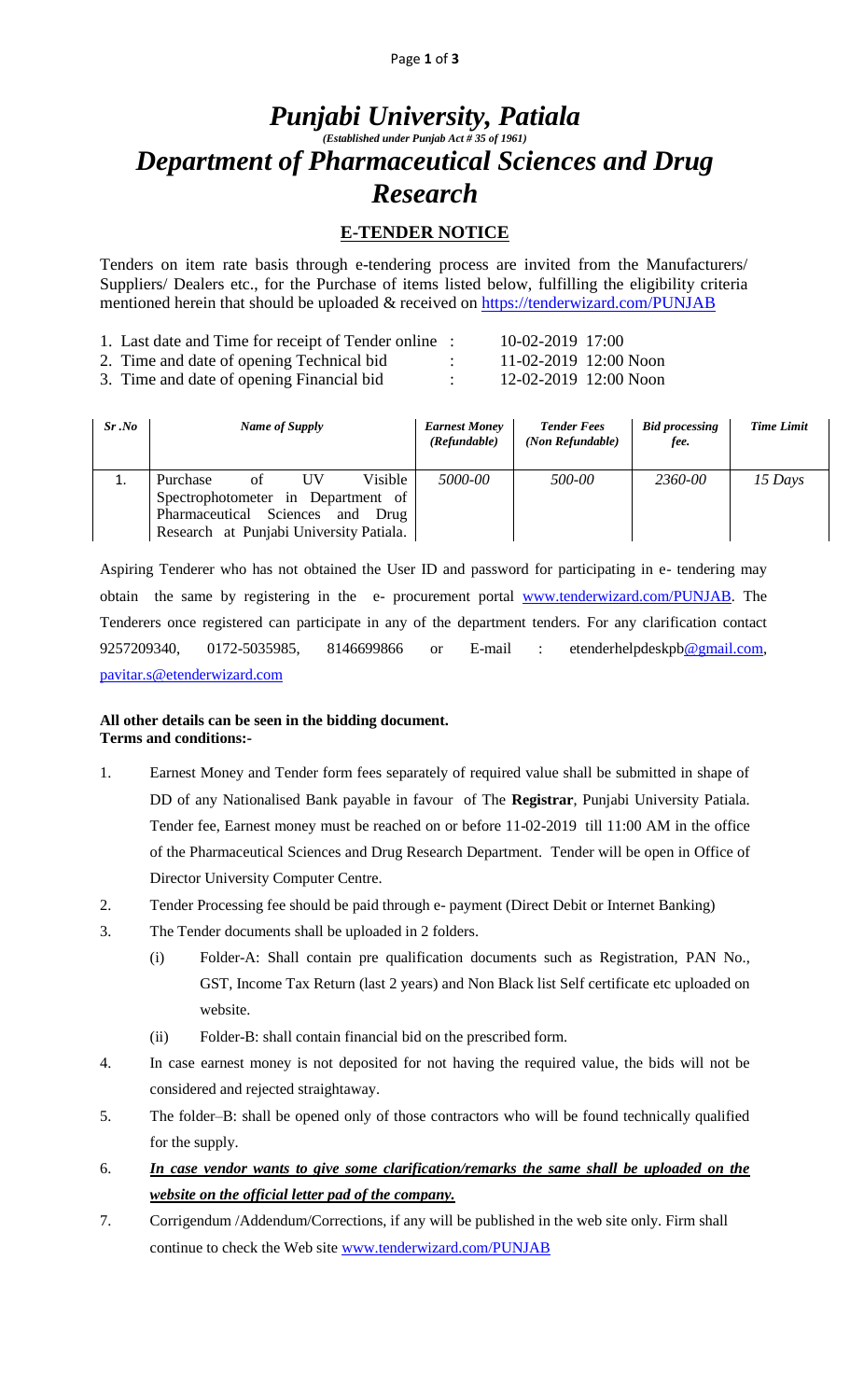## **PRE-QUALIFICATION REQUIREMENTS:-**

- 1. Manufacturers/Suppliers/ Authorized Dealers for Supply of Equipment categorized can participate.
- 2. The Supplier/Firm shall submit a copy of PAN No., GST No. etc.
- 3. The Supplier/firms shall submit copies of income tax return for the last 2 years.
- 4. The Supplier/firms shall also submit Self certification that they have not been debarred/ blacklisted by any Govt./ Semi Govt. Organization or any Corporation at any stage.

### **Terms and Conditions:-**

- 1. Prices should be inclusive of all taxes and levies in INR, FOR Punjabi University Patiala.
- 2. Payment will be released after successful installation and commissioning.
- 3. Only one vendor will be selected for the project.
- 4. All items to be supplied must be branded and shall be amply supported onsite directly by OEM. All RMA, shall be in name of Punjabi University, Patiala.
- 5. OEM shall be responsible for onsite training / deployment / configuration etc.
- 6. The material is to be made available/ installed within two weeks from date of placing confirmed Purchase Order along with all the bills.
- 7. If there is holiday on the receipt/opening day of the tender, the tender may be received/ opened on the next working day at the same time and at the same place.
- 8. The Purchase Committee reserves the right to reject the tender without assigning any reason before/after opening of the tenders and the tenderers shall have no right or any claim what so ever for the same on this account.
- 9. University reserves the right to increase/ decrease the quantity of items. The Suppliers/ Tenderers shall have no right or any claim what so ever for the same on this account. The payment for passive components will be made on the basis of actual consumption.
- 10. The rate quoted by the Supplier/Tenderer shall be inclusive of all the taxes i.e. GST or any other taxes levied by Central Govt. or State Government Authority or Local Bodies including their variations as notified by the Concerned Authority from time to time and of all the new taxes and levies that may be imposed. Nothing Extra shall be paid.
- 11. The Supplier/ Tenderer shall comply with the proper by- Laws and legal order of the local body or authority under the jurisdiction of which the supply is executed and pay all fees and charges for which he may be liable. Nothing extra shall be payable by the University on this account.
- 12. In case of failure of supply of material as per ordered specifications, the University reserve the right to reject the supply order and can forfeit the earnest money deposited by the firm/Tenderer.
- 13. In case of any dispute, the jurisdiction will be Patiala (Punjab) only.
- 14. In case of any clarification regarding tender contact Phone No. **0175-3046254**
- 15. **Project related specific conditions have been mentioned in the technical specifications also.**